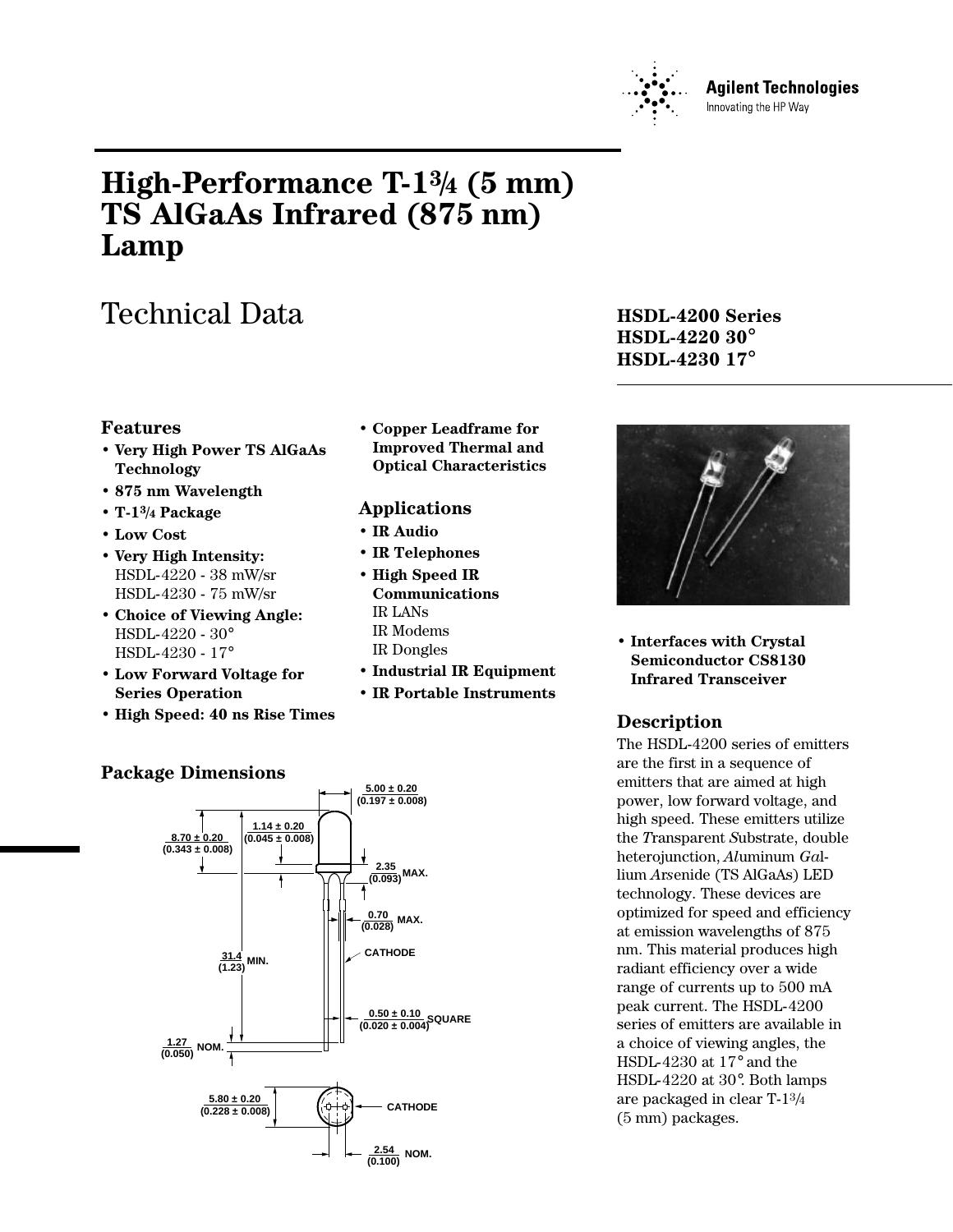The package design of these emitters is optimized for efficient power dissipation. Copper leadframes are used to obtain better thermal performance than the traditional steel leadframes.

The wide angle emitter, HSDL-4220, is compatible with the IrDA SIR standard and can be used with the HSDL-1000 integrated SIR transceiver.

### **Absolute Maximum Ratings**

| <b>Parameter</b>                                          | <b>Symbol</b>    | Min.     | Max.      | Unit            | Reference                 |
|-----------------------------------------------------------|------------------|----------|-----------|-----------------|---------------------------|
| Peak Forward Current                                      | $I_{\rm FPK}$    |          | 500       | mA              | $[2]$ , Fig. $2b$         |
|                                                           |                  |          |           |                 | Duty Factor = $20\%$      |
|                                                           |                  |          |           |                 | Pulse Width $= 100 \mu s$ |
| Average Forward Current                                   | $I_{\rm FAVG}$   |          | 100       | mA              | [2]                       |
| DC Forward Current                                        | $I_{FDC}$        |          | 100       | mA              | $[1]$ , Fig. 2a           |
| <b>Power Dissipation</b>                                  | $P_{DISS}$       |          | 260       | mW              |                           |
| Reverse Voltage ( $I_R = 100 \mu A$ )                     | $\rm V_R$        | 5        |           | V               |                           |
| Transient Forward Current (10 µs Pulse)                   | $I_{\text{FTR}}$ |          | 1.0       | A               | [3]                       |
| <b>Operating Temperature</b>                              | $T_{O}$          | $\Omega$ | 70        | $\rm ^{\circ}C$ |                           |
| <b>Storage Temperature</b>                                | $T_{\rm S}$      | $-20$    | 85        | $\rm ^{\circ}C$ |                           |
| <b>LED Junction Temperature</b>                           | $T_{J}$          |          | 110       | $\mathrm{C}$    |                           |
| <b>Lead Soldering Temperature</b>                         |                  |          | $260$ for | $\mathrm{C}$    |                           |
| $[1.6 \text{ mm } (0.063 \text{ in.}) \text{ from body}]$ |                  |          | 5 seconds |                 |                           |

**Notes:**

1. Derate linearly as shown in Figure 4.

2. Any pulsed operation cannot exceed the Absolute Max Peak Forward Current as specified in Figure 5.

3. The transient peak current is the maximum non-recurring peak current the device can withstand without damaging the LED die and the wire bonds.

| <b>Parameter</b>                       | <b>Symbol</b>       | Min.           | Typ.   | Max. | Unit                | Condition                  | Reference |
|----------------------------------------|---------------------|----------------|--------|------|---------------------|----------------------------|-----------|
| Forward Voltage                        | $\rm V_F$           | 1.30           | 1.50   | 1.70 | V                   | $I_{FDC} = 50$ mA          | Fig. 2a   |
|                                        |                     |                | 2.15   |      |                     | $I_{FPK} = 250 \text{ mA}$ | Fig. $2b$ |
| Forward Voltage                        | $\Delta V/\Delta T$ |                | $-2.1$ |      | $mV$ <sup>o</sup> C | $I_{FDC} = 50$ mA          | Fig. $2c$ |
| <b>Temperature Coefficient</b>         |                     |                | $-2.1$ |      |                     | $I_{FDC} = 100 \text{ mA}$ |           |
| Series Resistance                      | $\rm R_S$           |                | 2.8    |      | ohms                | $I_{FDC} = 100 \text{ mA}$ |           |
| Diode Capacitance                      | C <sub>O</sub>      |                | 40     |      | pF                  | 0 V, 1 MHz                 |           |
| Reverse Voltage                        | $V_{\rm R}$         | $\overline{2}$ | 20     |      | V                   | $I_R = 100 \mu A$          |           |
| Thermal Resistance,<br>Junction to Pin | $R\theta_{ip}$      |                | 110    |      | $\rm ^{\circ}$ C/W  |                            |           |

#### **Electrical Characteristics at 25**°**C**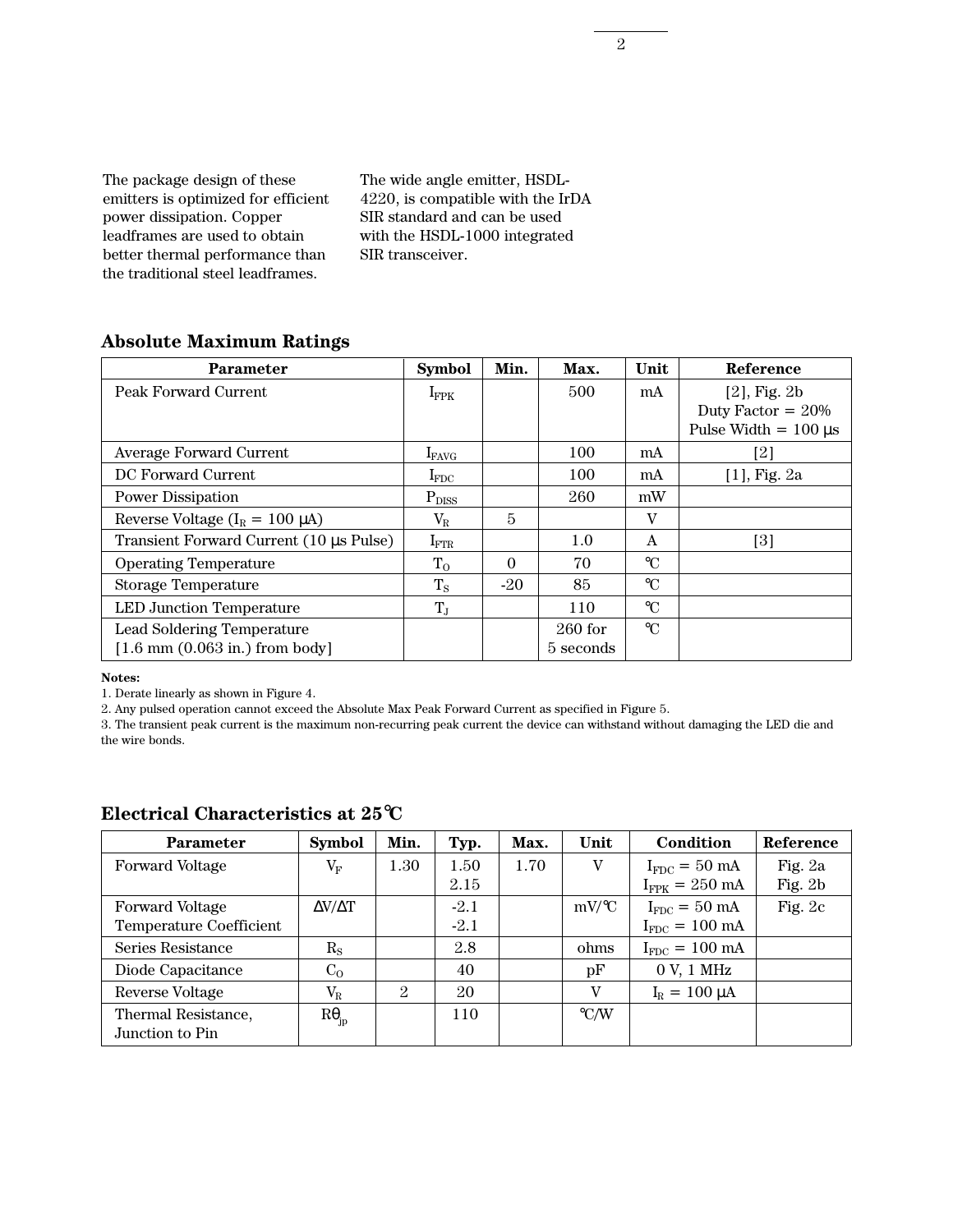**Optical Characteristics at 25**°**C**

| <b>Parameter</b>             | <b>Symbol</b>               | Min. | Typ.    | Max. | Unit       | Condition                         | Reference |
|------------------------------|-----------------------------|------|---------|------|------------|-----------------------------------|-----------|
| <b>Radiant Optical Power</b> |                             |      |         |      |            |                                   |           |
| <b>HSDL-4220</b>             | $P_{O}$                     |      | 19      |      | mW         | $I_{FDC} = 50$ mA                 |           |
|                              |                             |      | 38      |      |            | $I_{FDC} = 100 \text{ mA}$        |           |
| <b>HSDL-4230</b>             | $P_{O}$                     |      | 16      |      | mW         | $I_{FDC} = 50$ mA                 |           |
|                              |                             |      | 32      |      |            | $I_{FDC} = 100 \text{ mA}$        |           |
| Radiant On-Axis Intensity    |                             |      |         |      |            |                                   |           |
| <b>HSDL-4220</b>             | $I_{E}$                     | 22   | 38      | 60   | mW/sr      | $I_{FDC} = 50$ mA                 | Fig. 3a   |
|                              |                             |      | 76      |      |            | $I_{FDC} = 100$ mA                |           |
|                              |                             |      | 190     |      |            | $I_{\text{FPK}} = 250 \text{ mA}$ | Fig. $3b$ |
| <b>HSDL-4230</b>             | $I_{E}$                     | 39   | 75      | 131  | mW/sr      | $I_{FDC} = 50$ mA                 | Fig. 3a   |
|                              |                             |      | 150     |      |            | $I_{FDC} = 100 \text{ mA}$        |           |
|                              |                             |      | 375     |      |            | $I_{FPK} = 250$ mA                | Fig. 3b   |
| Radiant On-Axis Intensity    | $\Delta I_{\rm E}/\Delta T$ |      | $-0.35$ |      | $\%$ /°C   | $I_{FDC} = 50$ mA                 |           |
| Temperature Coefficient      |                             |      | $-0.35$ |      |            | $I_{FDC} = 100 \text{ mA}$        |           |
| <b>Viewing Angle</b>         |                             |      |         |      |            |                                   |           |
| <b>HSDL-4220</b>             | $2\theta_{1/2}$             |      | 30      |      | deg        | $I_{FDC} = 50$ mA                 | Fig. $6$  |
| <b>HSDL-4230</b>             | $2\theta_{1/2}$             |      | 17      |      | deg        | $I_{FDC} = 50$ mA                 | Fig. 7    |
| Peak Wavelength              | $\lambda_{\rm PK}$          | 860  | 875     | 895  | nm         | $I_{FDC} = 50$ mA                 | Fig. $1$  |
| Peak Wavelength              | $\Delta\lambda/\Delta T$    |      | 0.25    |      | $nm$ /°C   | $I_{FDC} = 50$ mA                 |           |
| Temperature Coefficient      |                             |      |         |      |            |                                   |           |
| Spectral Width-at FWHM       | $\Delta \lambda$            |      | 37      |      | nm         | $I_{FDC} = 50$ mA                 | Fig. $1$  |
| Optical Rise and Fall        | $t_r/t_f$                   |      | 40      |      | ns         | $I_{FDC} = 50$ mA                 |           |
| Times, 10%-90%               |                             |      |         |      |            |                                   |           |
| Bandwidth                    | $f_c$                       |      | 9       |      | <b>MHz</b> | $I_F = 50$ mA                     | Fig. 8    |
|                              |                             |      |         |      |            | $± 10$ mA                         |           |

## **Ordering Information**

| <b>Part Number</b> | <b>Lead Form</b> | <b>Shipping Option</b> |
|--------------------|------------------|------------------------|
| HSDL-4220          | Straight         | Bulk                   |
| HSDL-4230          | Straight         | Bulk                   |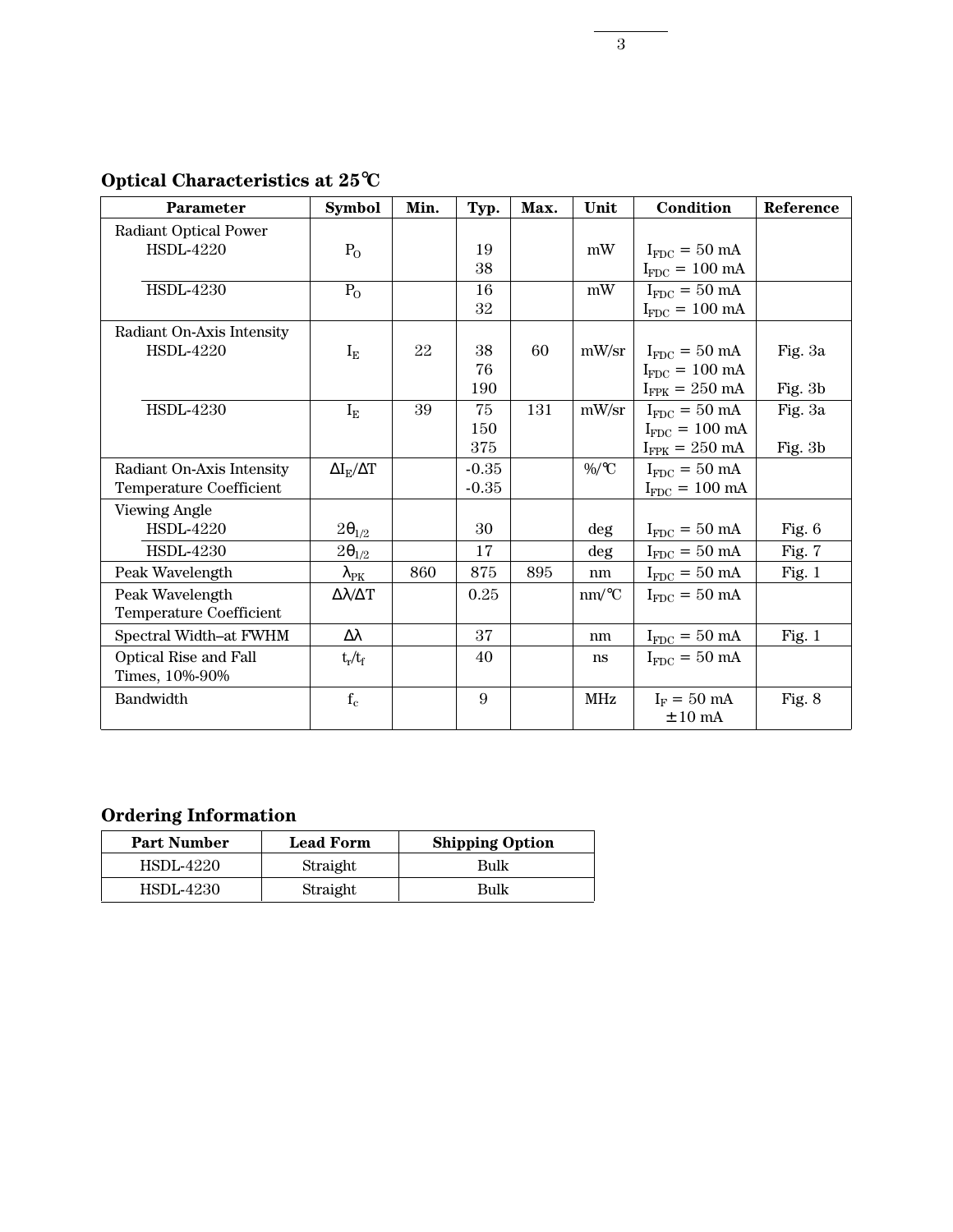



**Figure 1. Relative Radiant Intensity**

**vs. Wavelength.**



**Figure 2a. DC Forward Current vs. Forward Voltage.**



**Figure 2b. Peak Forward Current vs. Forward Voltage.**



**Figure 2c. Forward Voltage vs Ambient Temperature.**



**Figure 3a. Relative Radiant Intensity vs. DC Forward Current.**

**1,000**



**Figure 3b. Normalized Radiant Intensity vs. Peak Forward Current.**



**FPK - PEAK FORWARD CURRENT - mA IFPK – PEAK FORWARD CURRENT – mA TA = 25 °C PULSE WIDTH < 100 µs 0.01 100 0.1 1 DUTY FACTOR**

**Figure 4. Maximum DC Forward Current vs. Ambient Temperature. Derated Based on**  $T_{JMAX} = 110^{\circ}C$ **.** 

**Figure 5. Maximum Peak Forward Current vs. Duty Factor.**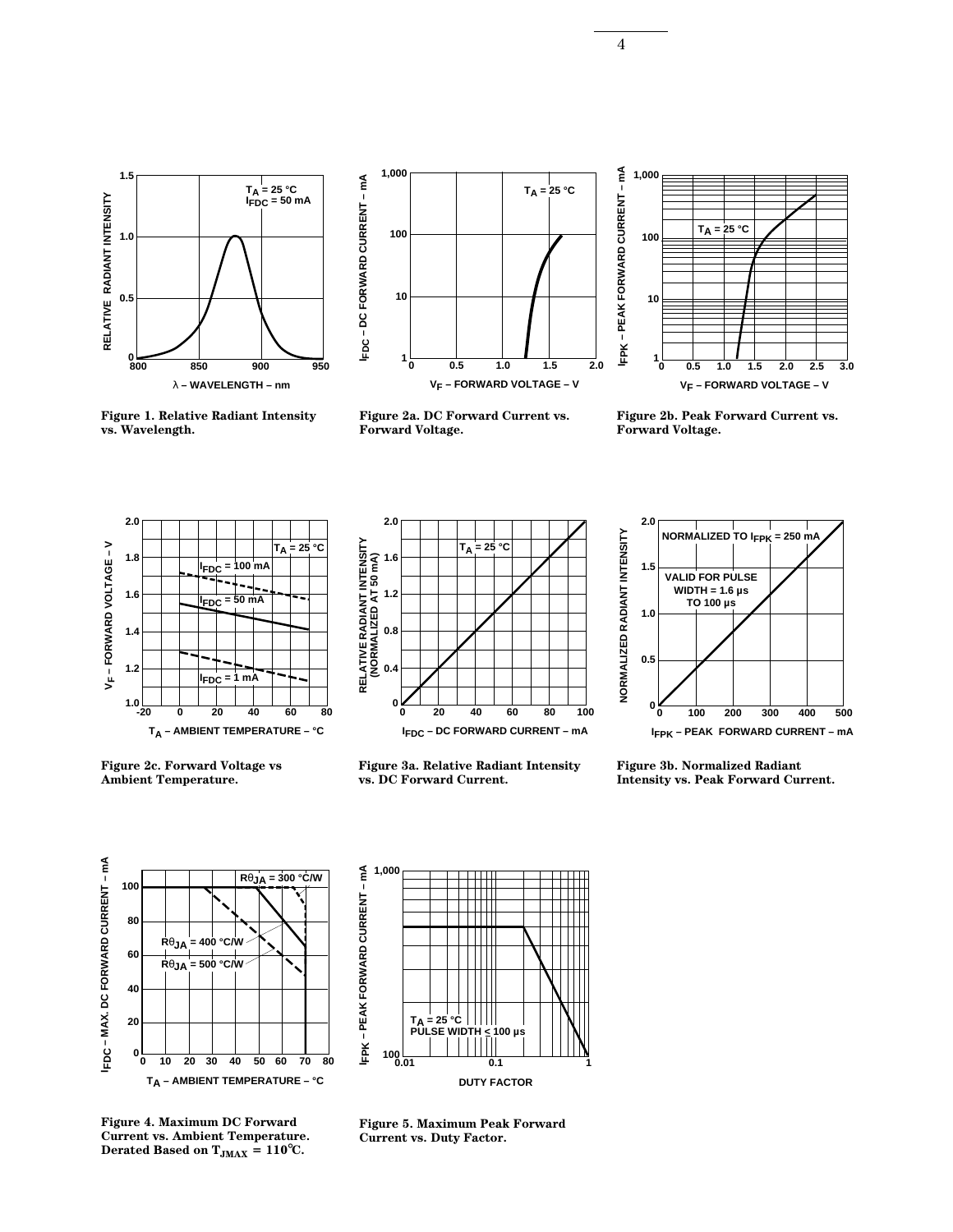





**Figure 7. Relative Radiant Intensity vs. Angular Displacement HSDL-4230.**



**Figure 8. Relative Radiant Intensity vs. Frequency.**

5